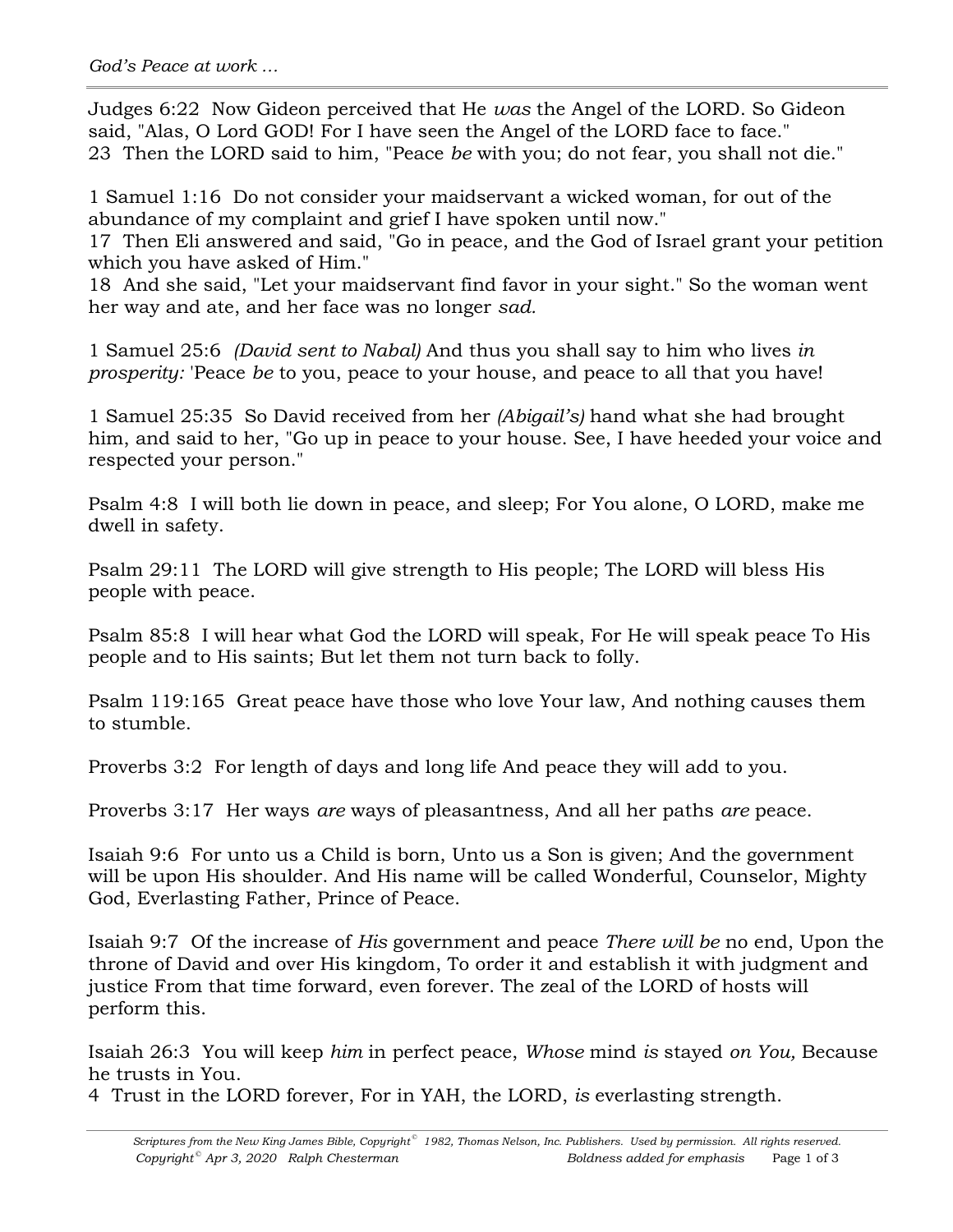Isaiah 32:17 The work of righteousness will be peace, And the effect of righteousness, quietness and assurance forever.

Isaiah 45:5 I *am* the LORD, and *there is* no other; *There is* no God besides Me. I will gird you, though you have not known Me, *(spoken to Cyrus King of Medes & Persians)* 6 That they may know from the rising of the sun to its setting That *there is* none besides Me. I *am* the LORD, and *there is* no other;

7 I form the light and create darkness, I make **peace** and create calamity; I, the LORD, do all these *things.'*

8 "Rain down, you heavens, from above, And let the skies pour down righteousness; Let the earth open, let them bring forth salvation, And let righteousness spring up together. I, the LORD, have created it.

9 "Woe to him who strives with his Maker! *Let* the potsherd *strive* with the potsherds of the earth! Shall the clay say to him who forms it, 'What are you making?' Or shall your handiwork *say,* 'He has no hands'?

Isaiah 48:18 Oh, that you had heeded My commandments! Then your peace would have been like a river, And your righteousness like the waves of the sea. Isaiah 48:22 "*There is* no peace," says the LORD, "for the wicked."

Isaiah 53:5 But He *was* wounded for our transgressions, *He was* bruised for our iniquities; The chastisement for our peace *was* upon Him, And by His stripes we are healed.

Jeremiah 29:11 For I know the thoughts that I think toward you, says the LORD, thoughts of peace and not of evil, to give you a future and a hope.

Matt 10:34 "Do not think that I came to bring peace on earth. I did not come to bring peace but a sword.

Mark 4:39 Then He arose and rebuked the wind, and said to the sea, "Peace, be still!" And the wind ceased and there was a great calm.

Luke 7:50 Then He said to the woman, "Your faith has saved you. Go in peace."

Luke 8:48 And He said to her, "Daughter, be of good cheer; your faith has made you well. Go in peace."

Luke 12:51 Do *you* suppose that I came to give peace on earth? I tell you, not at all, but rather division.

John 14:27 Peace I leave with you, My peace I give to you; not as the world gives do I give to you. Let not your heart be troubled, neither let it be afraid.

John 16:33 These things I have spoken to you, that in Me you may have peace. In the world you will have tribulation; but be of good cheer, I have overcome the world."